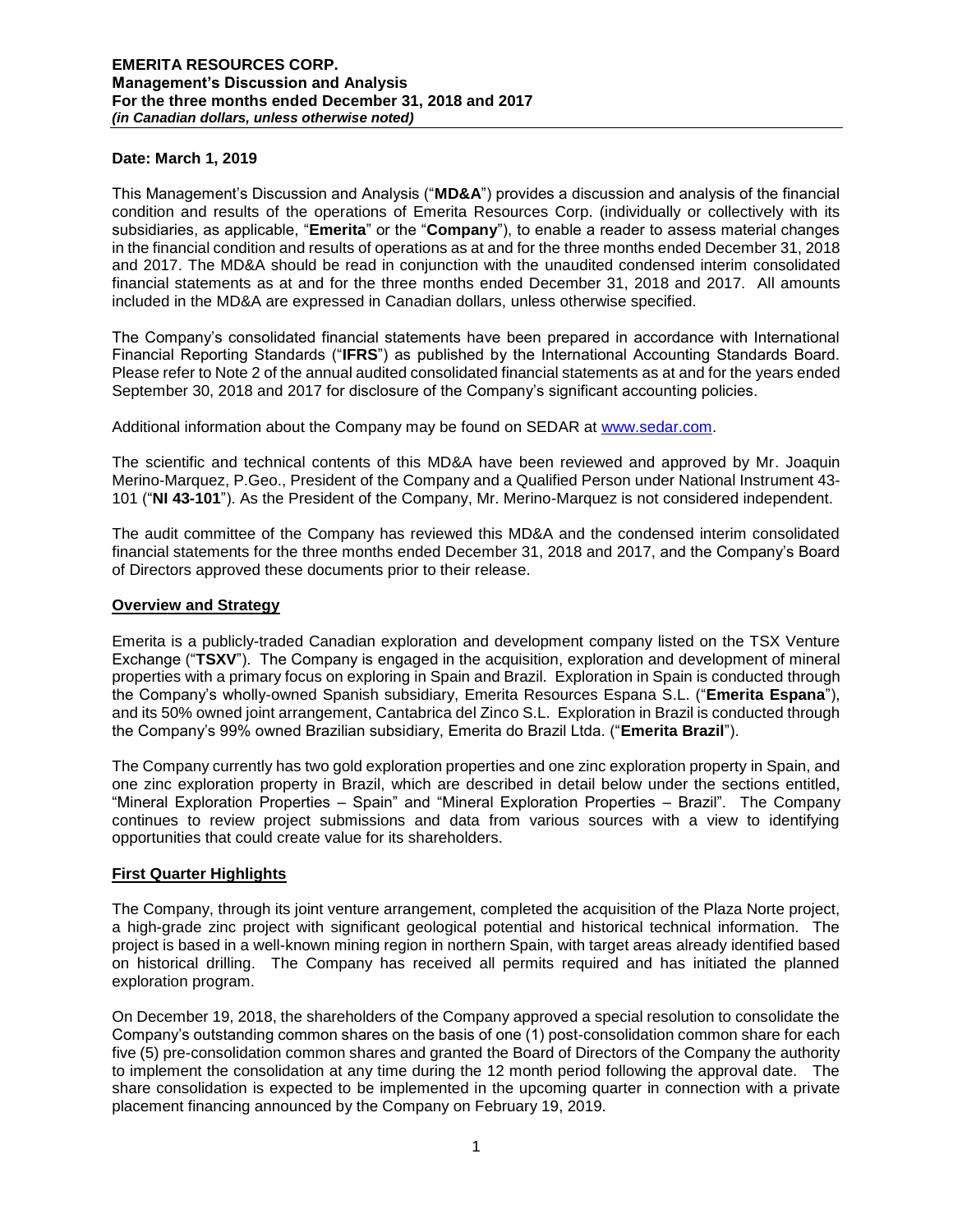# **Summary of Properties and Projects**

## **Mineral Exploration Properties – Spain**

The Company has interests in one zinc property and two gold exploration properties. The three properties are (i) Plaza Norte, located in the Reocin Mining Camp in Cantabria, northern Spain (ii) Las Morras, located in the Extremadura region, Spain, and (iii) Sierra Alta, located in the Asturias region in northwestern Spain. Each of the properties is comprised of exploration permits that were issued by the Cantabrian, Extremadura, and the Asturian regulatory authorities, respectively.

## *Plaza Norte Property – Description*

On October 26, 2017, the Company, along with its Spanish joint venture partner, Aldesa, was awarded exploration concessions for 120 claims comprising 3,600 hectares in the Santillana Syncline (the "Plaza Norte Project"), through the public tender organized by the government of Cantabria. The rights to the Plaza Norte Project have been granted for an initial term of three years, with the option to renew.

The Company participated in the tender process through a joint venture company, CDZ, of which the Company owns a 50% interest with the Aldesa Group of Companies ("Aldesa"). Details about Aldesa can be found at [www.aldesa.es.](http://www.aldesa.es/) Aldesa is a specialized infrastructure construction group with over 40 years experience in the construction industry in Spain and internationally. Emerita and Aldesa formed a joint venture for the purpose of participating in the exploration and development of the Plaza Norte Project. Under the terms of the joint venture, the parties will be equally represented on the board of directors of CDZ and Emerita will be the operator of the board-approved exploration programs.

The Plaza Norte Project is in the Cantabria Region, northern Spain, in the Reocin mining district. The Cantabria region is characterized by first world infrastructure including an industrial port and an excellent rail and road network. The Reocin mine is a past producing zinc mine and among the richest zinc mines in the world.

The Company has acquired the historical data and has created a digital database for the Plaza Norte Project which included more than 300 drill holes (approximately 73,000 meters of drilling) with numerous highgrade intercepts. For most of these holes, the core is also preserved in government core storage facilities. After analyzing the data, the Company selected an area that is believed to encompass the best geological potential for additional zinc deposits in the basin and where diamond drill holes with high grade intercepts are located.

## *Plaza Norte Property – Outlook*

CDZ has received all permits required to initiate the exploration program. Upon completion of the environmental and social licenses, the government ratified the resolution granting the exploration permit to CDZ. CDZ has initiated negotiations with local land owners to access selected target areas for drilling and expects to commence the first drilling campaign in March 2019.

## *Las Morras Property – Description*

The original exploration permit for the Las Morras property comprised 230 claims, totaling approximately 7,000 hectares. The permit for Las Morras was granted on 2012 and expired on April 17, 2015 but was renewable for an additional three-year term. The Company applied for an additional two-year term and received approval of the renewal for a period of two years on August 20, 2015. A subsequent renewal for an additional period of 2 years was granted on January 20, 2017. The Company has filed a request for an additional extension with government authorities and expects the renewal to be approved imminently. This property is located in the eastern part of the Extremadura province of Spain.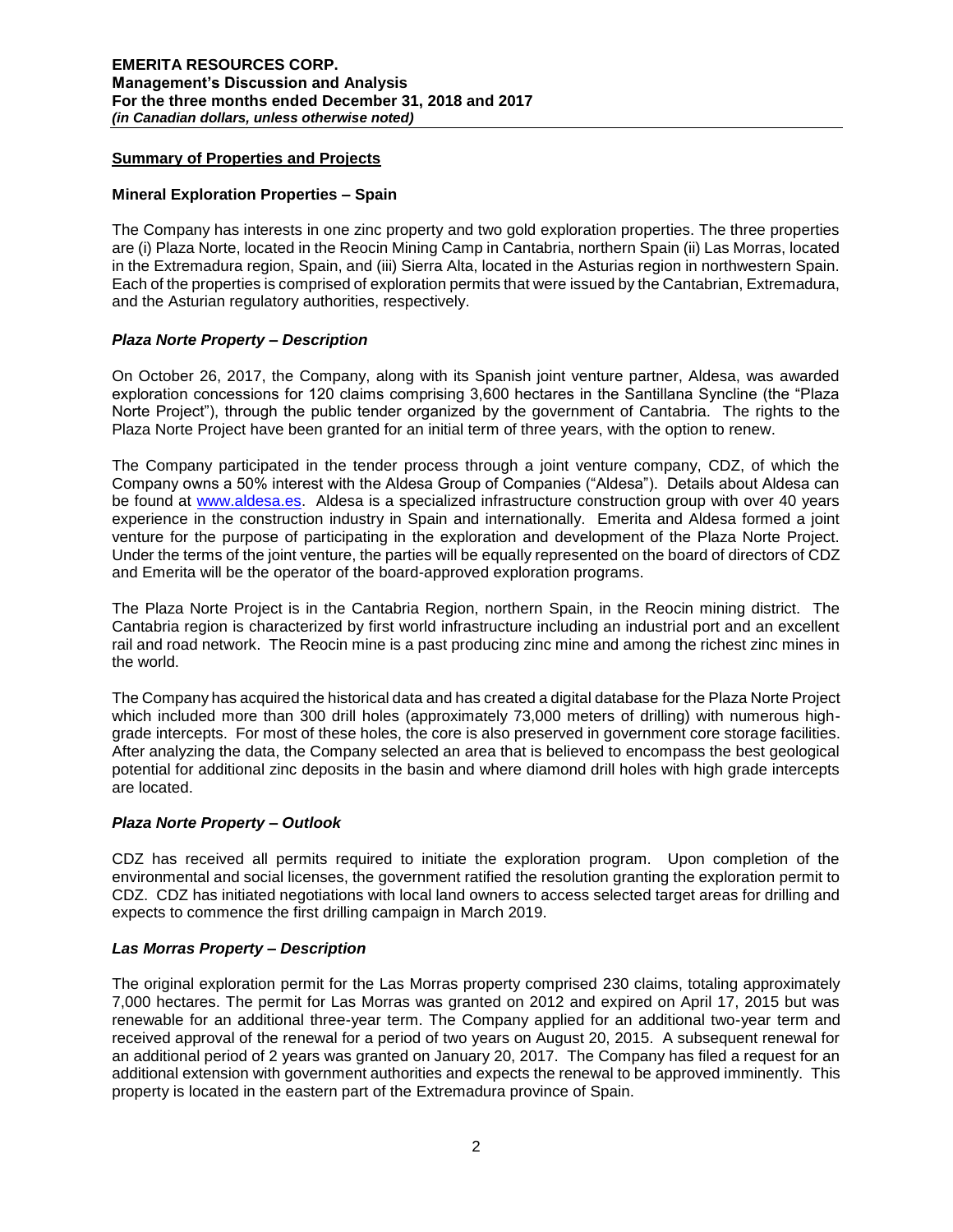# *Las Morras Property – Outlook*

On November 14, 2017 the Company granted an option ("the Option") to Copper One Inc. ("Copper One") to acquire a 100% interest in the Las Morras property. As consideration for the Option, Copper One paid \$25,000 in cash to the Company on November 17, 2017 and paid an additional \$75,000 in cash to the Company on January 9, 2018.

In order to exercise the Option, Copper One shall:

- o pay \$100,000 in cash to the Company on or before November 14, 2019;
- $\circ$  spend \$500,000 on exploration activities on the project on or before November 14, 2019;
- o pay \$250,000 in cash to the Company on or before November 14, 2020;
- $\circ$  spend \$1,500,000 on exploration activities on the project on or before November 14, 2021; and
- $\circ$  grant to the Company a 2% net smelter returns royalty on the project.

The Company will hold the project in trust for Copper One until the Option is exercised and the project is assigned and transferred. If Copper One does not exercise the Option, the Company will retain the project. During the option period, Copper One will have the right to designate the operator of the project. The Company has initiated a €100,000 exploration program, funded by Copper One in February 2019.

# *Sierra Alta Property – Description*

The Sierra Alta property is comprised of one exploration permit which consists of 90 mining claims comprising 2,700 hectares in the "Navelgas Gold Belt" in the Asturias region of northwestern Spain. The Company applied for the permit on November 18, 2013 and received notice that the permit for the property had been granted on July 26, 2015. The concession is valid for a three-year term and is renewable for equal and successive periods of three years. The Sierra Alta project is in a comparable geological environment to the El Valle-Boinas and Carles gold mines which operate 35 kilometres to the east of the project. Gold mineralization in the area typically occurs in high grade epithermal veins, skarns, and as intrusive related gold deposits. High grade gold samples in bedrock were identified by the Company during the initial property assessment, with grades of up to 10.65 g/t gold.

The area is characterized by extensive ancient Roman gold mine workings that align for over 10 kilometres along a NNE-SSW striking structure, of which the two largest historical excavations occur within the property boundary.

In July 2017, the restoration and investigation plan submitted to the local authorities was approved. This document initiates the three-year period of concessions and establishes the expiry date of the permit of July 31, 2020. The concessions period can be renewed for another three-year period, subject to certain conditions being satisfied.

# *Sierra Alta Property – Exploration*

In July 2016, the Company commenced exploration on the Sierra Alta property. The initial exploration program consisted of detailed geological mapping, bedrock sampling and trenching, where required. The program was designed to identify and evaluate areas with high grade gold mineralization along more than four kilometers of strike length and prioritize the target areas for diamond drilling in a subsequent program. The initial area of focus is characterized by a high density of ancient Roman mining excavations which are distributed along a geological structure that appears to control the distribution of the mineralization.

There are two main gold geochemical anomalies within the Sierra Alta property. The anomaly in the North is approximately 3.0 kilometres long by 300 metres wide, and the one in the South is approximately 1.5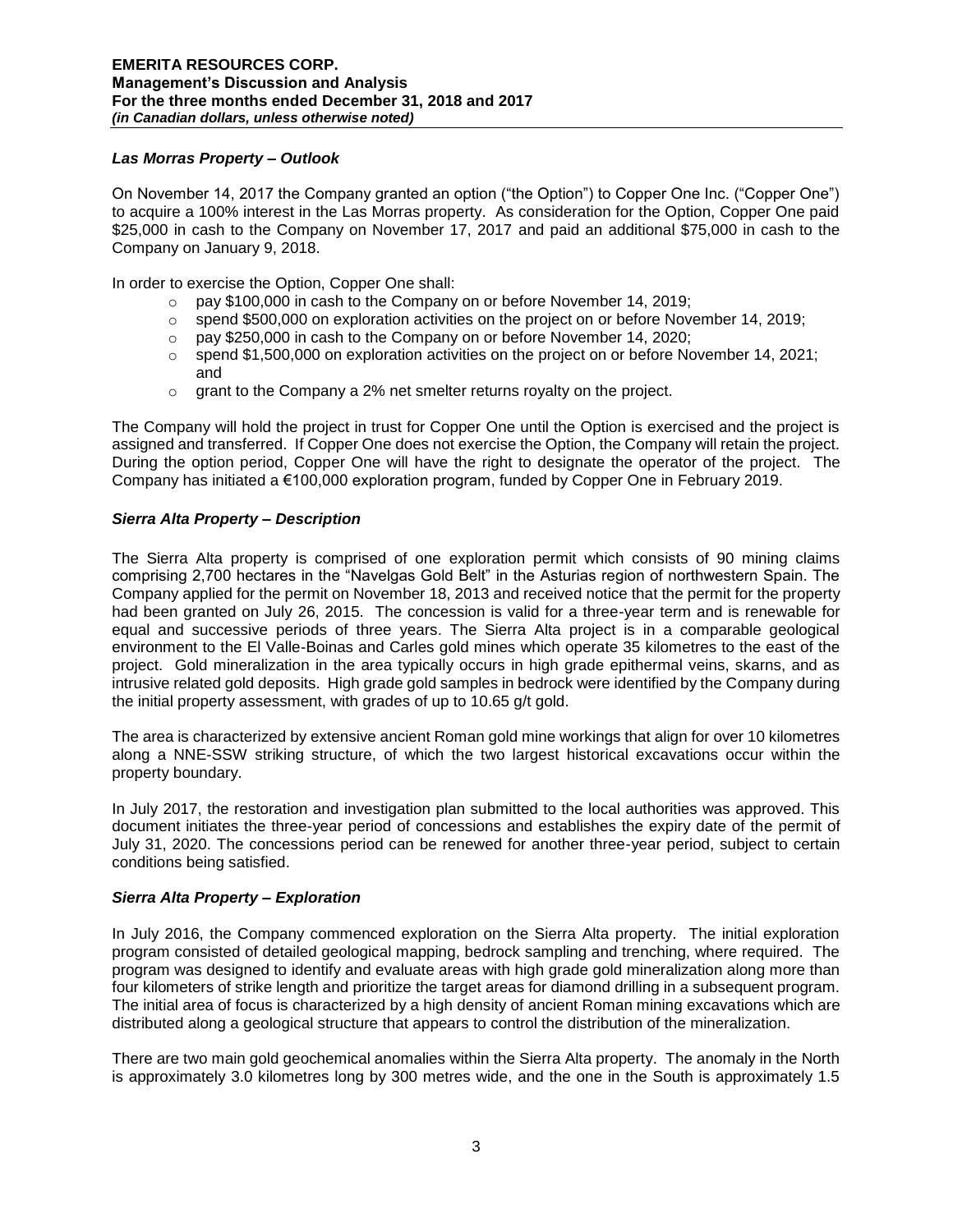kilometres long by 200 metres wide. Recent exploration has been focused on the Northern anomaly where there is a high concentration of ancient mining excavations.

On November 3, 2017, a formal work plan was submitted by the Company to regional mining authorities. The Company has received approval of the work plan, with an expiry date of July 21, 2020.

# *Aznalcóllar Tender*

On December 16, 2014, the Company submitted a detailed technical proposal, which was the final requirement for the final stage of the public tender process for the Aznalcóllar Project.

The Aznalcóllar Project is a past producing property within the Iberian Pyrite Belt that hosted the Aznalcóllar and Los Frailes open pit zinc-lead-silver mines. The focus of the project is the re-development of the Los Frailes deposit which was developed in the mid-1990s. The historical open pit mineral resource as calculated by the previous operator of the mine was estimated to be 71 million tonnes grading 3.86% zinc, 2.18% lead, 0.34% copper and 60 ppm silver.

On February 23, 2015, the panel evaluating the bids for the Aznalcóllar Project on behalf of the Junta of Andalusia (the "Panel") recommended that the tender be granted to one of the Company's competitors in the bidding process. On February 26, 2015, the Head of the Mine Department of the Junta Andalusia confirmed that the tender process had been concluded and formally granted the tender to the Company's competitor, Minera Los Frailes SL ("Los Frailes").

Given the strength of its proposal, the Company initiated an appeal to the tender process and intends on continuing discussions with the responsible officials. The Company submitted the appeal on February 27, 2015 which was accepted by a Seville court judge on March 2, 2015.

The Company has been engaged in a lengthy litigation process relating to corruption and prevarication charges against officials of the outgoing Junta in Andlausia related to the Public Tender for the Aznalcóllar Project. The Company's representatives in Spain have met with officials of the incoming government in the first quarter of 2019 to discuss the project, and the Company remains committed to the acquisition and development of the project for the benefit of all stakeholders. As part the initial public tender process, the Company completed comprehensive engineering and environmental studies and as such is the group best positioned to advance the project efficiently and with the highest environmental, health and safety standards.

The timing of the appeal process cannot be determined at this time and whether or not this process will result in the Company ultimately winning the rights to Aznalcóllar project remains uncertain.

## *Paymogo Tender*

In September 2017, the Upper Court of Andalusía ("the Upper Court") ruled in favour of Emerita's appeal relating to the awarding of the Paymogo Zinc Project ("the Paymogo Project") tender to Mina de Aguas Tenidas SA ("Matsa") and ordered that the qualifying bids pursuant to the tender be reassessed.

When the Paymogo Project was initially awarded to Matsa in 2014, Emerita filed an appeal based on its belief that the tender process contained a number of procedural errors and had not been conducted impartially. The Upper Court found that certain of the criteria used by the panel to evaluate the offers were considered arbitrarily and had not been made known to all the participants in the tender process and that "the panel made an arbitrary assessment of the bids favoring one bidder to the detriment of the others". As a result, the Upper Court ruled in favour of Emerita's appeal and rescinded the awarding of the Paymogo Project.

The Upper Court has directed the panel to reassess the bids excluding the criteria that were not previously publicly disclosed. Using the legal criteria, the Company believes that it should be awarded the tender.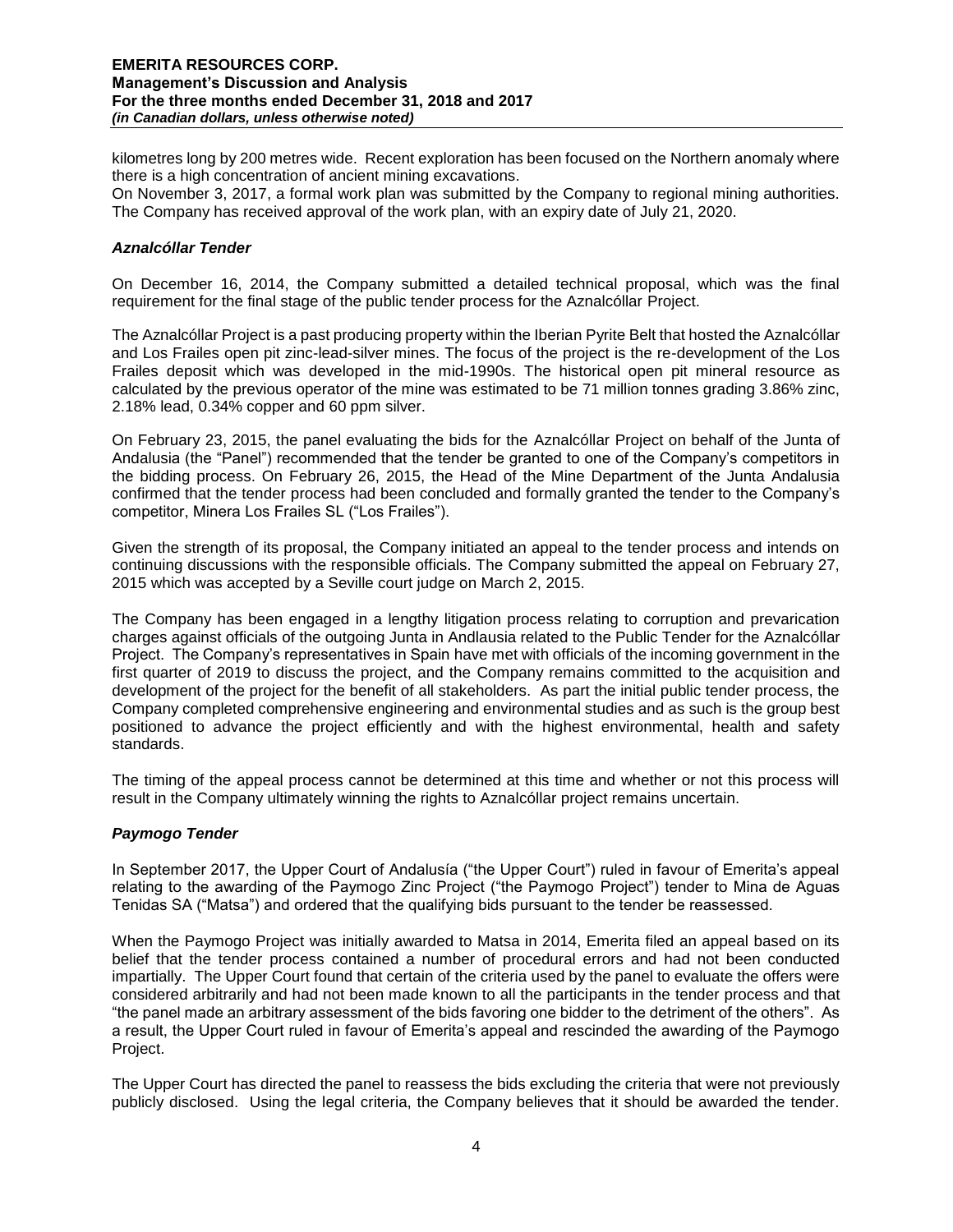The timing for reconvening the panel is not known by the Company nor how the panel will approach the reassessment. The Company will provide an update in due course with respect to any new developments. The Paymogo Project is in Southwestern Spain, close to the border with Portugal. Geologically the Paymogo Project is underlain by rocks of the Iberian Pyrite Belt, which is a prolific volcanogenic massive sulphide terrane with numerous current and past producers of base metals sulphides. The Paymogo Project hosts two deposits, called La Infanta and Romanera. Both deposits remain open at depth. La Infanta has some very high-grade intercepts and is only drilled to approximately 100 metres. Romanera is a larger sulphide deposit which is located approximately 7 kilometers to the west of La Infanta.

## **Mineral Exploration Properties – Brazil**

# *Falcon Project – Description*

In June 2016, the Company entered into a binding letter agreement (the "Falcon Agreement") with Falcon Metais Ltda. ("Falcon") pursuant to which Falcon granted to Emerita an option (the "Option") to acquire a 100% interest in the Falcon Litio MG Project (the "Falcon Project") on or before June 13, 2018 (the "Option Expiry Date"). The Falcon Project is adjacent to Brazil's only lithium mining operation owned by Companhia Brasileira de Lítio ("CBL") and the northwestern property boundary of the Falcon Project is just 500 meters from the CBL mine. The Falcon Project is comprised of five exploration permits and one application for an exploration permit.

Pegmatite dykes similar to the mineralized dykes on the adjacent property have been identified during the initial field reconnaissance of the area. Lithium mineralization in the area is associated with Neoproterozoic granitic intrusions that have deposited lithium mineralization with minor contents of rare metals such as thallium, niobium and tin in the apical aureole of these intrusions. Mineralization is hosted by pegmatite dykes with widths varying from 5 to 30 meters and strike in excess of 1 kilometer. The mineralized pegmatite dyke system is structurally-controlled by a framework of NW and NE crosscutting faults and fractures, and locally is characterized by stockwork systems or sets of sub-paralleled sheeted-dykes. The main lithium mineral at the adjacent operation is spodumene with minor amounts of petalite.

To acquire the Option, Emerita issued 500,000 common shares to Falcon in June 2016, at a price per share of \$0.155. An additional 500,000 common shares were issued on August 28, 2017 at a price per share of \$0.12 based on the estimated market value of the shares on the date of issuance. The Company issued the third and final tranche of 500,000 common shares to Falcon on September 12, 2018 at a price per share of \$0.04, based on the quoted market value of the shares on the date of issuance. Falcon will retain a transferable 2% net smelter royalty on all commercial sales from the Litio Project.

In addition, if a "mineral resource", as defined in NI 43-101, of at least 20 million tonnes with a grade of at least 1.3% LiO2 is delineated at the Falcon Project, Emerita shall either, (i) pay CAD\$5 million in cash to Falcon or, by its sole discretion, (ii) issue CAD\$5 million worth (to be determined on a reasonable volume weighted average price basis) of common shares to Falcon (the "Resource Consideration").

The Resource Consideration shall only be paid by Emerita if (i) the mineral resource is verified by a "qualified person", as such term is defined in NI 43-101, who is independent of Emerita and Falcon, and (ii) at least 50% of the mineral resource is categorized as an "indicated mineral resource" or "measured mineral resource", as defined in NI 43-101.

# *Falcon Project – Outlook*

The Falcon Project provides an opportunity for the Company to add value at a low cost. The Company is currently considering expressions of interest by third parties to be involved with developing the project. Further updates will be provided as they become available.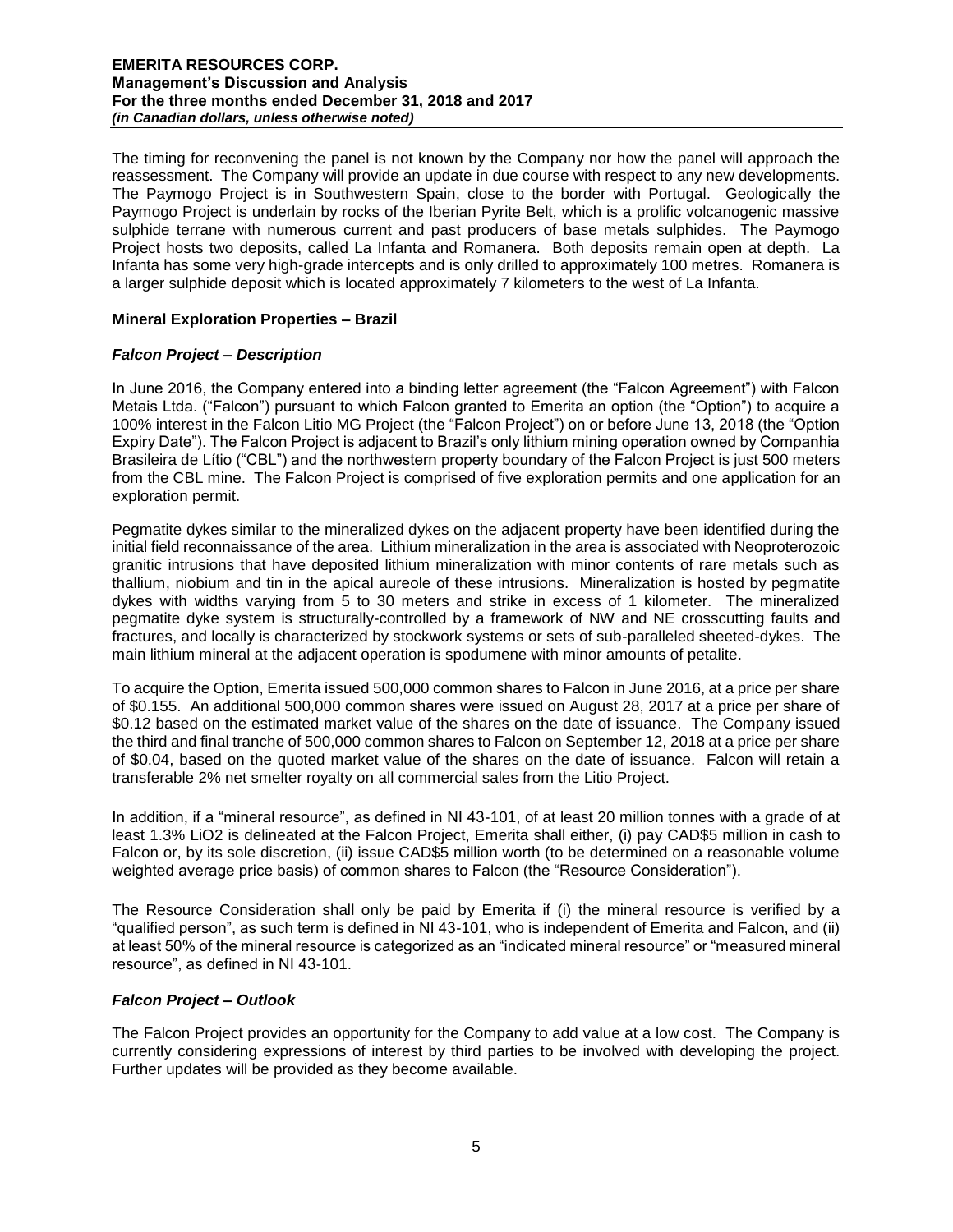## **Liquidity and Capital Resources**

As at December 31, 2018, the Company had working capital deficit of \$1,220,591 (September 30, 2018 – working capital deficit of \$1,830,474), which included a cash balance of \$118,145 (September 30, 2018 - \$31,325), amounts receivable of \$83,123 (September 30, 2018 - \$169,935), and prepaid expenses and advances of \$12,410 (September 30, 2018 - \$18,059), offset by accounts payable and accrued liabilities of \$1,434,269 (September 30, 2018 - \$2,049,613).

On December 19, 2018, the shareholders of the Company approved a special resolution to consolidate the Company's outstanding common shares on the basis of one (1) post-consolidation common share for each five (5) pre-consolidation common shares and granted the Board of Directors of the Company the authority to implement the consolidation at any time during the 12 month period following the approval date.

On February 19, 2019, the Company announced a brokered private placement financing of up to 20,000,000 post-consolidation common shares of the Company at a price per share of \$0.10 on a postconsolidation basis, for total gross proceeds of up to \$2,000,000.

The proceeds of the Offering are expected to be used to finance exploration activities at the Company's Plaza Norte Project in Spain, repayment of the Company's existing debt and for general corporate purposes. The offering is expected to close on or about March 15, 2019 and is subject to all required regulatory approvals. Further details are available in the Company's press release dated February 19, 2019.

On January 4, 2019, the Company entered into a loan agreement with Pathfinder Asset Management Limited for a maximum principal amount of \$250,000, of which the full amount has been funded to date. The loan bears interest at 18% per annum, has a term of two years and is secured, pursuant to a general security agreement, against the Company's assets. The Company plans to use the loan proceeds to fund ongoing exploration and development of the Plaza Norte Project and for general working capital purposes. In connection with the loan, the Company paid \$7,500 as a finder fee to an arms-length party.

# **Results of Operations**

During the three months ended December 31, 2018 and 2017, the Company recorded a gain of \$493,768, or \$0.00 per share, compared with a (loss) of \$(446,792) or \$0.00 per share, during the comparable three months ended December 31, 2017.

Expenses incurred during the three months ended December 31, 2018 included \$133,984 in consulting and management fees; \$27,714 in shareholder communications, filing fees, and promotional expenses; \$15,480 in office expenses for office administration services; and \$400 in professional fees related to legal expenses and the preparation and audit of the Company's financial statements. During the three months ended December 31, 2018, project evaluation expenses of \$158,540 were incurred relating to the evaluation of mineral properties within Spain and Brazil.

Expenses incurred during the three months ended December 31, 2017 included \$312,449 in consulting and management fees; \$34,150 in shareholders communications and filing fees; \$34,605 in travel expense; \$11,844 in office expenses for office administration services; and \$9,242 in professional fees related to the preparation and audit of the Company's financial statements In addition, project evaluation expenses of \$75,905 were incurred, relating to the evaluation of mineral properties in Spain.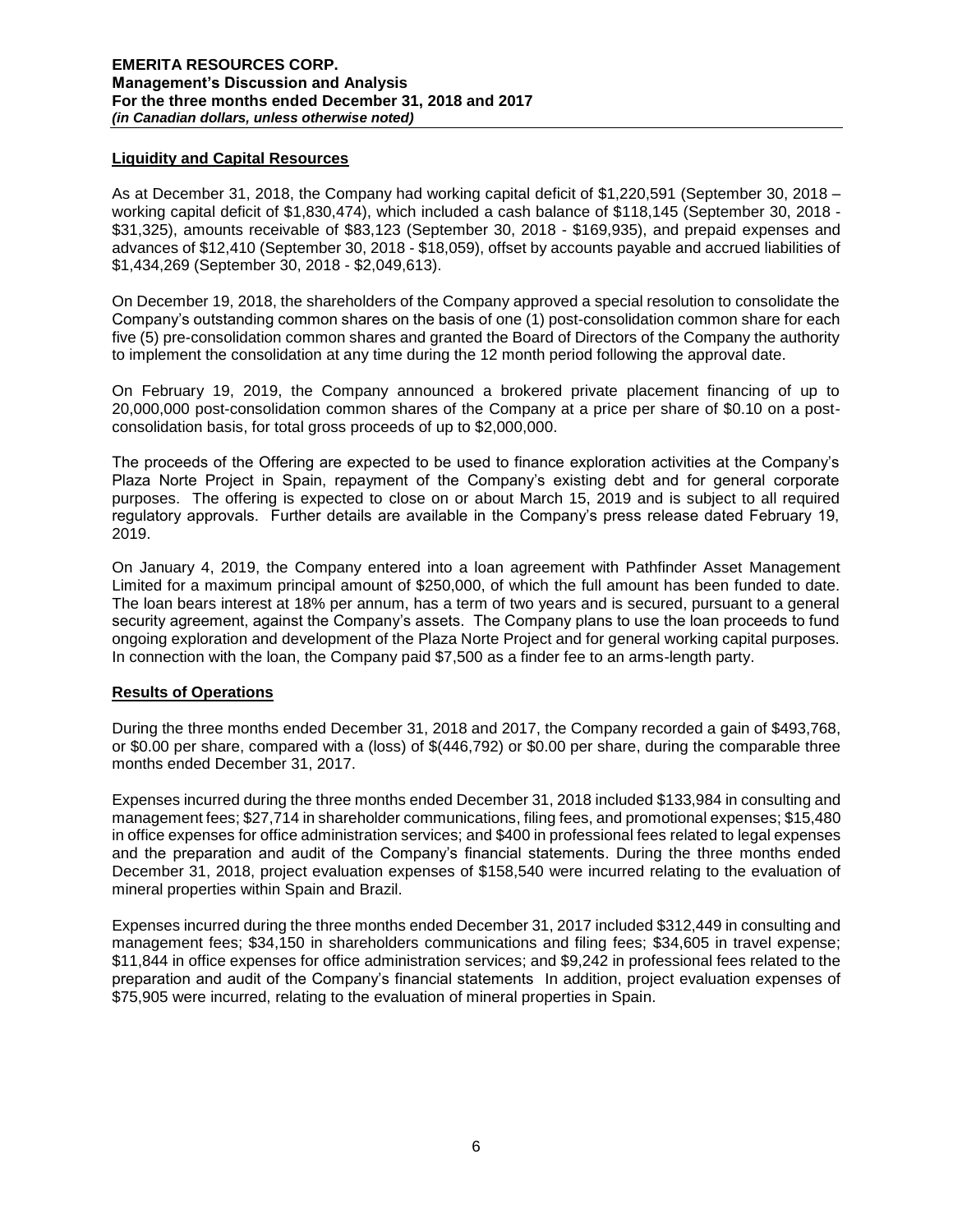## **Cash flows**

#### *Three months ended December 31, 2018*

During the three months ended December 31, 2018, the Company used cash of \$28,228 on operating activities. Cash used in operating activities consisted primarily of new project evaluation expenses incurred on the Company's properties in Spain and Brazil, corporate general and administrative expenses, and a gain from the settlement of outstanding liabilities.

During the three months ended December 31, 2018, investing activities used \$10,692 which related to the Company's investment in both its joint arrangement and its mineral properties.

During the three months ended December 31, 2018, financing activities generated \$125,740, consisting of the proceeds from the Company's long-term loan payable.

#### *Three months ended December 31, 2017*

During the three months ended December 31, 2017, the Company used cash of \$1,103,154 on operating activities. Cash used in operating activities consisted mainly of new project evaluation expenses incurred on the Company's properties in Spain, and corporate general and administrative expenses.

During the three months ended December 31, 2017, investing activities used cash of \$55,600 which related to office equipment, investments in associate, and general overhead for exploration and evaluation expenditures on the Company's properties in Spain.

During the three months ended December 31, 2017, financing activities generated \$4,076,735 in cash, which consisted of proceeds from the Company's private placement financing, and the exercise of 100,000 of the Company's outstanding warrants.

## **Off-Balance Sheet Items**

As at December 31, 2018, the Company did not have any off-balance sheet items.

## **Select Annual Information**

Select annual financial information for the years ended September 30, 2018, 2017 and 2016 is presented in the table below:

|                                   | 2018 |             | 2017        |         | 2016 |             |
|-----------------------------------|------|-------------|-------------|---------|------|-------------|
|                                   |      |             |             |         |      |             |
| Revenues                          |      |             |             |         |      |             |
| Loss and comprehensive loss       |      | (4,403,654) | (2,522,973) |         |      | (1,520,994) |
| Loss per share, basic and diluted |      | (0.03)      |             | (0.03)  |      | (0.02)      |
| Total assets                      |      | 894.051     | 1,164,665   |         |      | 1,196,621   |
| Working capital ('000s)           |      | (1,830)     |             | (1,460) |      | (980)       |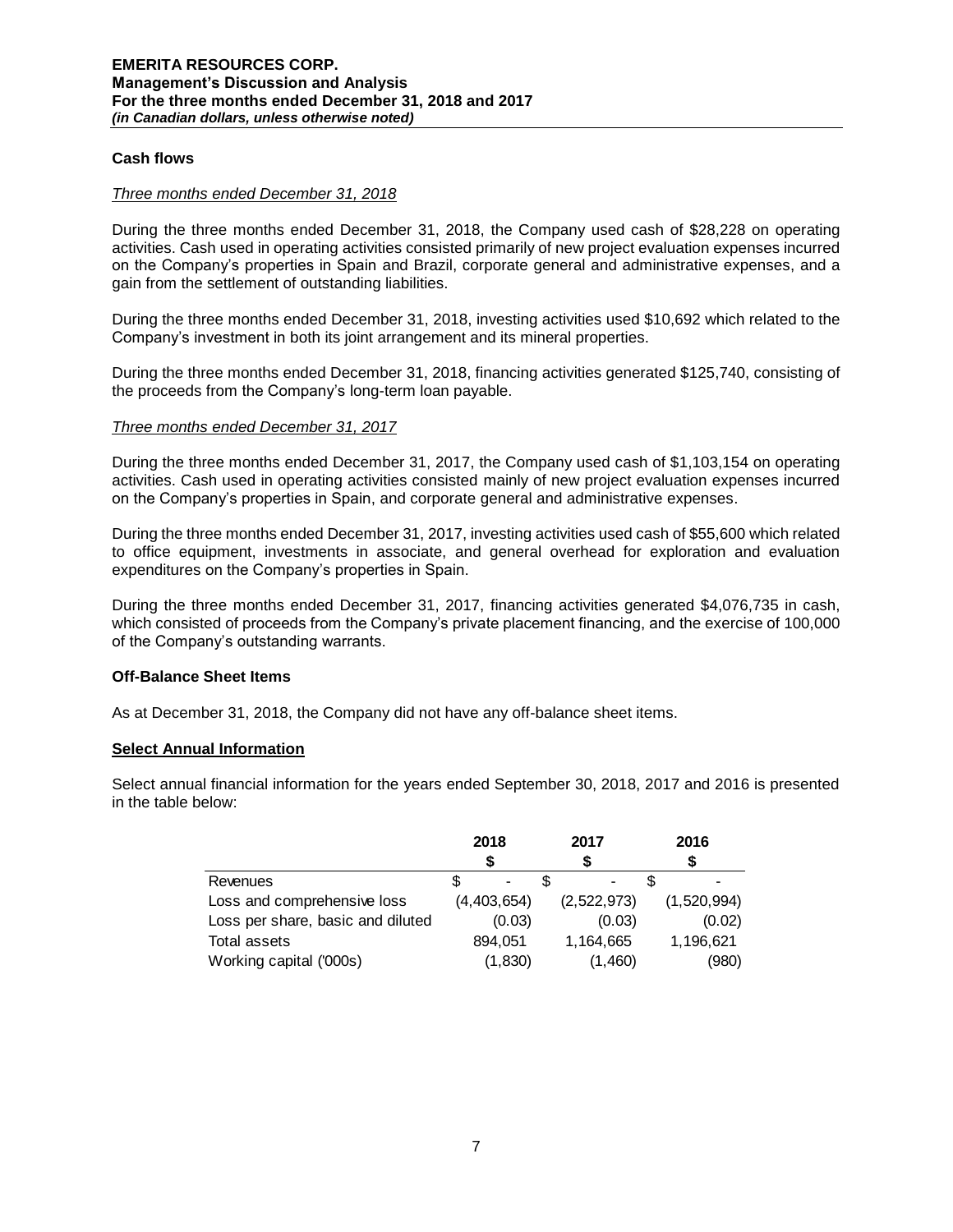## **Select Quarterly Information**

Select quarterly financial information for the most recent eight quarters is presented in the table below:

|                    |             | Operating |             |                |                     |
|--------------------|-------------|-----------|-------------|----------------|---------------------|
| <b>Period</b>      | Revenue (1) | costs     | Gain/(loss) | Loss per share | <b>Total assets</b> |
|                    |             |           |             |                |                     |
| Q1- December 2018  |             | 336,118   | 493,768     | (0.00)         | 898,215             |
| Q4- September 2018 |             | 688,960   | (3,048,035) | (0.02)         | 894,051             |
| Q3- June 2018      |             | 474,385   | (480, 747)  | (0.00)         | 3,413,807           |
| Q2- March 2018     |             | 433.910   | (428,080)   | (0.00)         | 3,793,092           |
| Q1- December 2017  |             | 478,195   | (446, 792)  | (0.01)         | 4,327,116           |
| Q4- September 2017 |             | 544.344   | (1,439,053) | (0.02)         | 1,164,665           |
| Q3- June 2017      |             | 423,701   | (436, 579)  | (0.00)         | 2,180,500           |
| Q2- March 2017     |             | 256,595   | (258,918)   | (0.00)         | 1,735,564           |

Explanatory Notes:

1) The Company has no sales revenues.

## **Financial Instruments**

Financial instruments recorded at fair value on the statement of financial position are classified using a fair value hierarchy that reflects the significance of the inputs used in making the measurements. The fair value hierarchy has the following levels:

- a) Level 1 Unadjusted quoted prices in active markets for identical assets or liabilities;
- b) Level 2 Inputs other than quoted prices that are observable for assets or liabilities, either directly or indirectly; and
- c) Level 3 Inputs for assets and liabilities that are not based on observable market data.

The fair value hierarchy requires the use of observable market inputs whenever such inputs exist. A financial instrument is classified to the lowest level of the hierarchy for which a significant input has been considered in measuring fair value.

The Company's financial instruments include cash and accounts payable and accrued liabilities. The carrying values of these financial instruments reported in the statement of financial position approximate their respective fair values due to the relatively short-term nature of these instruments. As at December 31, 2018 and 2017, the Company had no instruments to classify in the fair value hierarchy.

The Company's risk exposures and the impact on the Company's financial instruments are summarized below:

(a) *Credit risk* 

Counterparty credit risk is the risk that the financial benefits of contracts with a specific counterparty will be lost if a counterparty defaults on its obligations under the contract. This includes any cash amounts owed to the Company by those counterparties, less any amounts owed to the counterparty by the Company where a legal right of set-off exists and also includes the fair values of contracts with individual counterparties which are recorded in the financial statements.

a. *Trade credit risk*

The Company is not exposed to significant trade credit risk.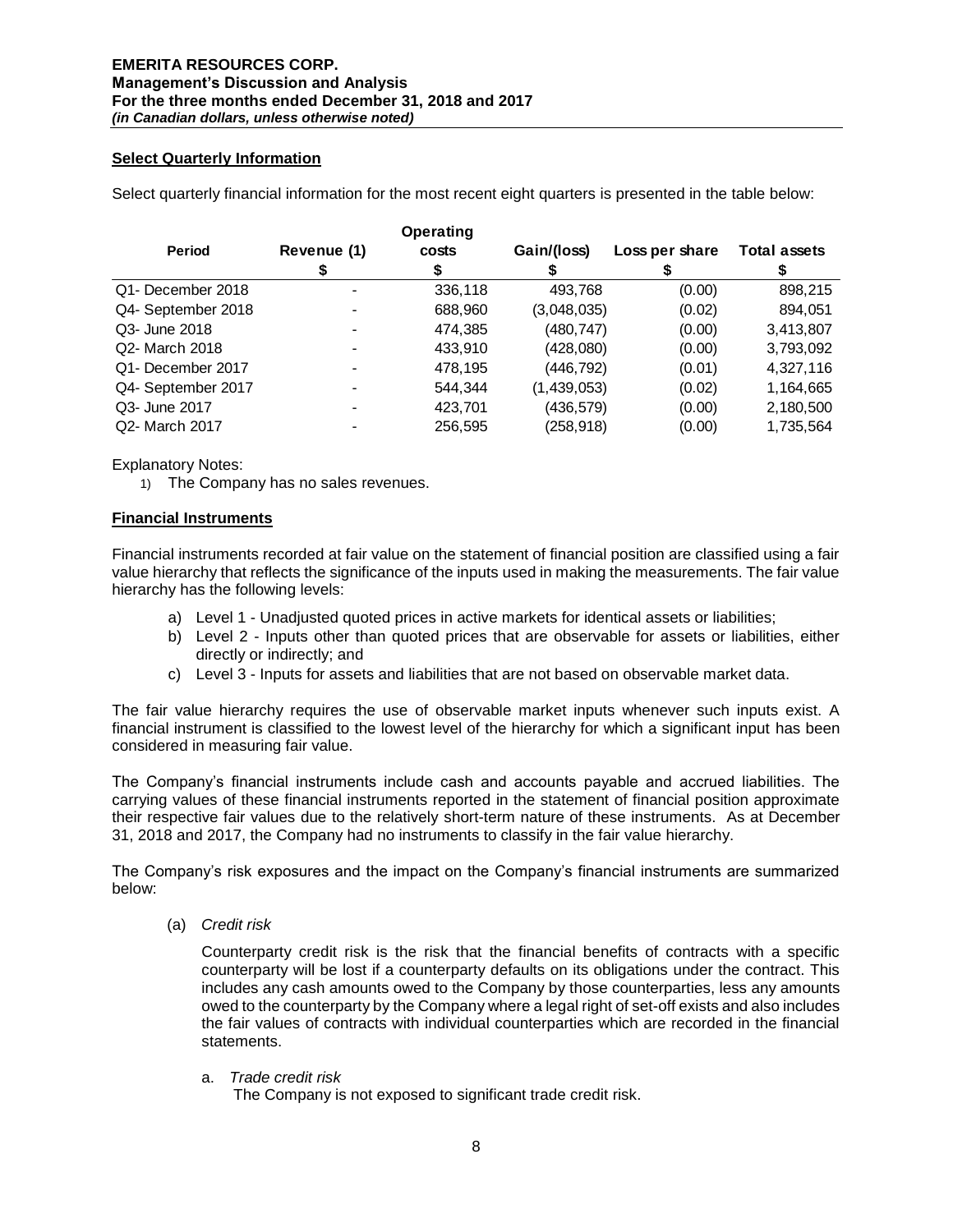# b. *Cash*

In order to manage credit and liquidity risk the Company's policy is to invest only in highly rated investment grade instruments that have maturities of three months or less. Limits are also established based on the type of investment, the counterparty and the credit rating.

# (b) *Currency risk*

Currency risk is the risk that the fair value of, or future cash flows from, the Company's financial instruments will fluctuate because of changes in foreign exchange rates. The Company's foreign currency risk arises primarily with respect to the Euro and Brazilian reals from its property interests in Spain and Brazil, and US dollars from operations. Fluctuations in the exchange rates between these currencies and the Canadian dollar could have a material effect on the Company's business, financial condition and results of operations. The Company does not engage in any hedging activity to mitigate this risk.

As at December 31 and September 30, 2018, the Company had the following financial instruments and denominated in foreign currency (expressed in Canadian dollars):

## **December 31, 2018**

|                                          | Euro      | US dollars | <b>Brazilian reals</b> |
|------------------------------------------|-----------|------------|------------------------|
| Cash                                     | 22.195    | 791        | 42.604                 |
| Accounts payable and accrued liabilities | 183.598)  | (101.500)  | (250,321)              |
|                                          | (161.403) | (100,710)  | (207,717)              |

# **September 30, 2018 Euro US dollars Brazilian reals** Cash \$ 17,516 \$ 7,224 \$ 1,505 Accounts payable and accrued liabilities (303,808) (459,372) (413,370) \$ (286,292) \$ (452,148) \$ (411,865)

A 10% strengthening (weakening) of the Canadian dollar against the Euro would decrease (increase) net loss by approximately \$16,000 (September 30, 2018 - \$29,000).

A 10% strengthening (weakening) of the Canadian dollar against the US dollar would decrease (increase) net loss by approximately \$10,000 (September 30, 2018 - \$45,000).

A 10% strengthening (weakening) of the Canadian dollar against the Brazilian real would decrease (increase) net loss by approximately \$21,000 (September 30, 2018 - \$41,000).

## *(c) Liquidity risk*

Liquidity risk is the risk that an entity will encounter difficulty in meeting obligations associated with financial liabilities. The Company's approach to managing liquidity risk is to ensure that it will have sufficient liquidity to meet liabilities when due. At December 31, 2018, the Company had a cash balance of \$118,145 (September 30, 2018 - \$31,325) to settle current liabilities of \$1,434,269 (September 30, 2018 - \$2,049,613). The Company's trade payables have contractual maturities of less than 30 days and are subject to normal trade terms.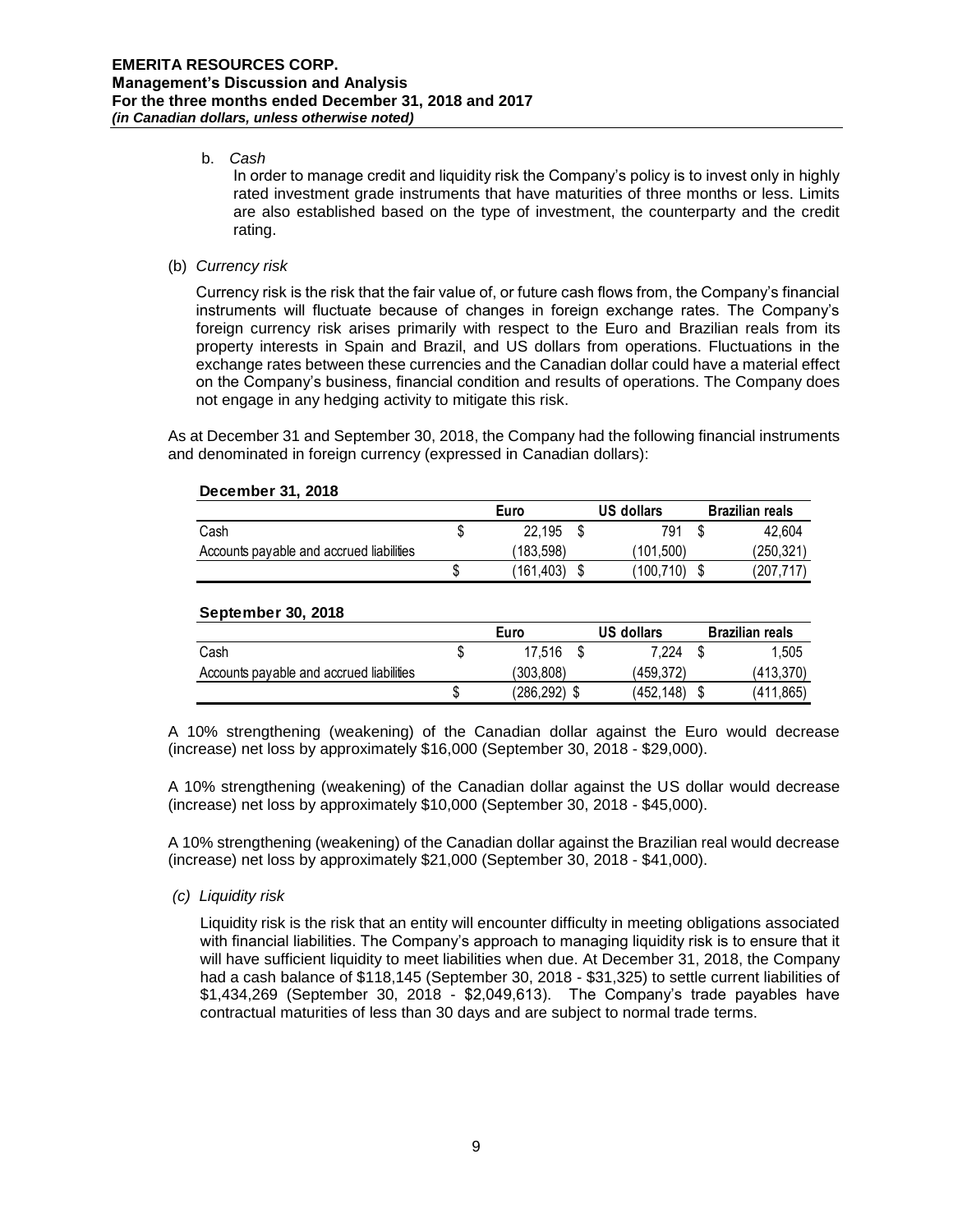*(d) Commodity / Equity price risk*

The Company is exposed to price risk with respect to commodity and equity prices. Equity price risk is defined as the potential adverse impact on the Company's earnings due to movements in individual equity prices or general movements in the level of the stock market. Commodity price risk is defined as the potential adverse impact on earnings and economic value due to commodity price movements and volatilities. The Company closely monitors commodity prices, as they relate to gold, zinc, and lithium, individual equity movements and the stock market to determine the appropriate course of action to be taken by the Company. Commodity price risk is remote as the Company is not a producing entity.

#### . **Critical Accounting Policies**

The Company's significant accounting policies are described in Note 2 to the audited consolidated financial statements for the year ended September 30, 2018. The preparation of statements in conformity with IFRS requires management to make estimates and assumptions that affect the reported amounts of assets and liabilities at the date of the financial statements and reported amounts of expenses during the reporting period. Actual outcomes could differ from these estimates. The following is a list of the accounting policies that management believes are critical, due to the degree of uncertainty regarding the estimates and assumptions involved and the magnitude of the asset, liability or expense being reported:

- Foreign currencies
- Exploration and evaluation properties

# *Foreign currencies*

The Foreign currency translation presentation and functional currency of the Company and its subsidiary is the Canadian dollar.

Transactions in currencies other than the functional currency are recorded at the rates of exchange prevailing on the dates of the transactions. At each financial position reporting date, monetary assets and liabilities that are denominated in foreign currencies are translated at the rates prevailing at the date of the statement of financial position. Exchange differences are recognized in operations in the period in which they arise.

The Company makes expenditures and incurs costs in Euros ("EUR"), United States Dollars ("US\$") and Brazilian reals ("BRL"). At December 31, 2018, one Canadian dollar was worth US\$0.7330 (September 30, 2018– US\$0.7725); EUR 0.6405 (September 30, 2018 – EUR 0.6658); and BRL 2.8453 (September 30, 2018 – BRL 3.1056). During the three months ended December 31, 2018, the average value of one Canadian dollar was US\$0.7568 (September 30, 2018 – US\$0.7791); EUR 0.6631 (September 30, 2018 – EUR 0.6545); and BRL 2.8827 (September 30, 2018 – BRL 2.7203).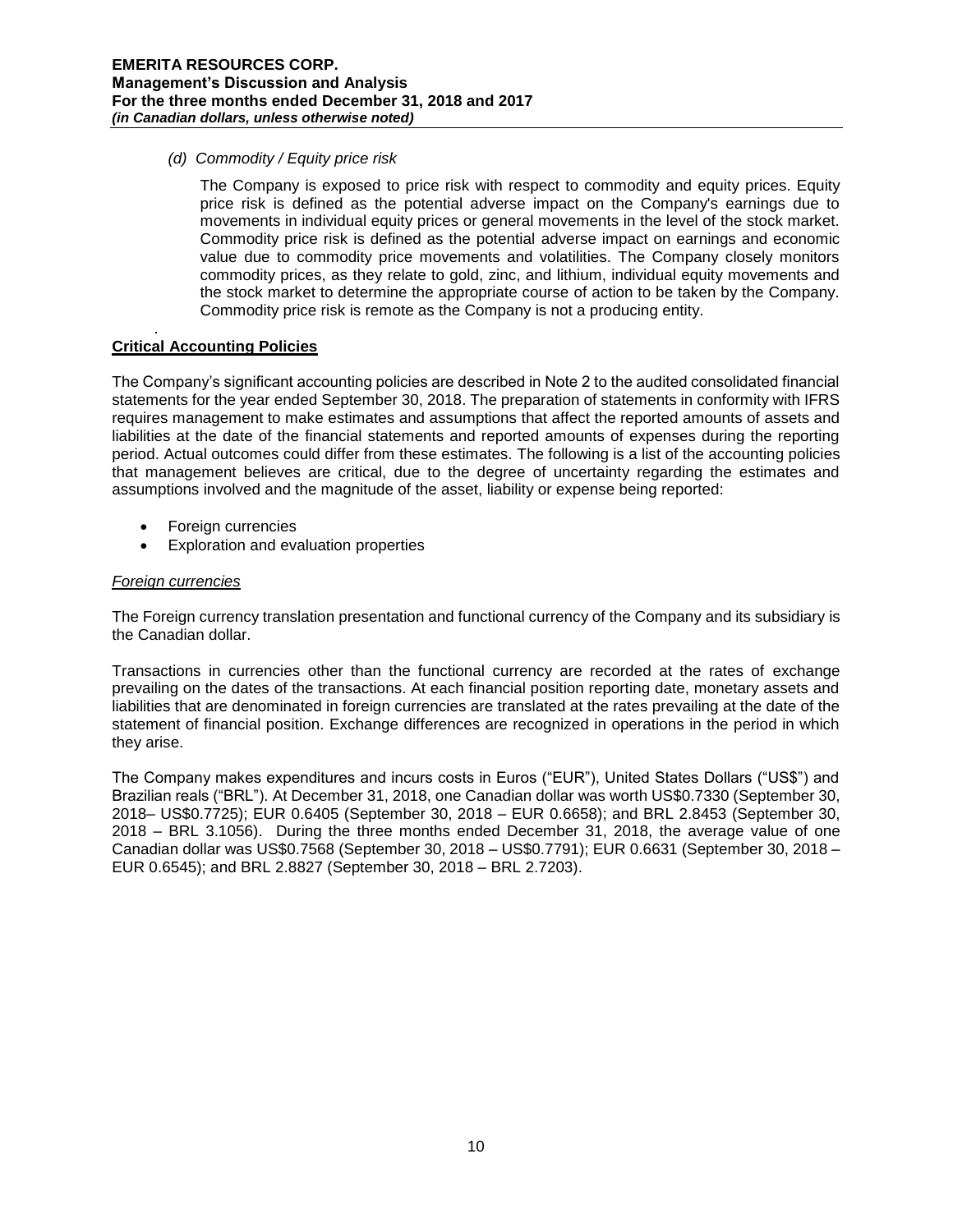#### *Exploration and evaluation properties*

|                                             | Salobro<br>Project | <b>Las Morras</b><br>Property | <b>Falcon Litio</b><br>Project | Total       |
|---------------------------------------------|--------------------|-------------------------------|--------------------------------|-------------|
|                                             | 5                  |                               |                                |             |
| Balance, September 30, 2017                 |                    | 339,994                       | 137,500                        | 477,494     |
| Cost incurred during the year:              |                    |                               |                                |             |
| Purchase option (a,b,d)                     | 100.000            | (100,000)                     | 20,000                         | 20,000      |
| Land management fees, taxes and permits     | 374,108            | -                             |                                | 374,108     |
| Labour, contract geologists, prospectors    | 641.248            |                               |                                | 641,248     |
| Field expenses                              | 57,922             |                               |                                | 57,922      |
| Drilling & geophysics                       | 662.963            | ۰                             |                                | 662,963     |
| Technical reports                           |                    |                               |                                |             |
| Travel, meals and accommodations            | 84,475             |                               |                                | 84,475      |
| Legal fees                                  | 295.886            | ۰                             |                                | 295,886     |
| Project overhead costs                      | 55,806             |                               |                                | 55,806      |
| Property writeoff (d)                       | (2,272,408)        |                               |                                | (2,272,408) |
| Balance, September 30 and December 31, 2018 |                    | 239.994                       | 157,500                        | 397,494     |

Once a license to explore an area has been secured, expenditures on exploration and evaluation activities are capitalized to exploration and evaluation properties and classified as a component of property, plant and equipment.

Exploration expenditures relate to the initial search for deposits with economic potential and to detailed assessments of deposits or other projects that have been identified as having economic potential.

Management reviews the carrying value of capitalized exploration and evaluation costs at least annually. The review is based on the Company's intentions for the development of the undeveloped property. Subsequent recovery of the resulting carrying value depends on successful development or sale of the undeveloped project. If a project does not prove viable or management determines that impairment is required, all irrecoverable costs associated with the project net of any impairment provisions are written off to operations.

The recoverability of amounts shown for exploration and evaluation properties is dependent upon the discovery of economically recoverable reserves, the ability of the Company to obtain financing to complete development of the properties, and on future production or proceeds of disposition.

Costs recovered in excess of the carrying amount are recognized in operations. At December 31, 2018, the Company had exploration and evaluation properties on the statement of financial position of \$397,494 (September 30, 2018 - \$397,494).

#### **Commitments and Contingencies**

The Company's exploration activities are subject to various laws and regulations governing the protection of the environment. These laws and regulations are continually changing and generally becoming more restrictive. The Company believes its operations are materially in compliance with all applicable laws and regulations. The Company expects to make expenditures to comply with such laws and regulations.

The Company is party to certain management contracts. These contracts contain minimum commitments of approximately \$324,000 (December 31, 2017 - \$300,000) and additional contingent payments of up to approximately \$1,234,000 (December 31, 2017 - \$1,235,000) upon the occurrence of a change of control.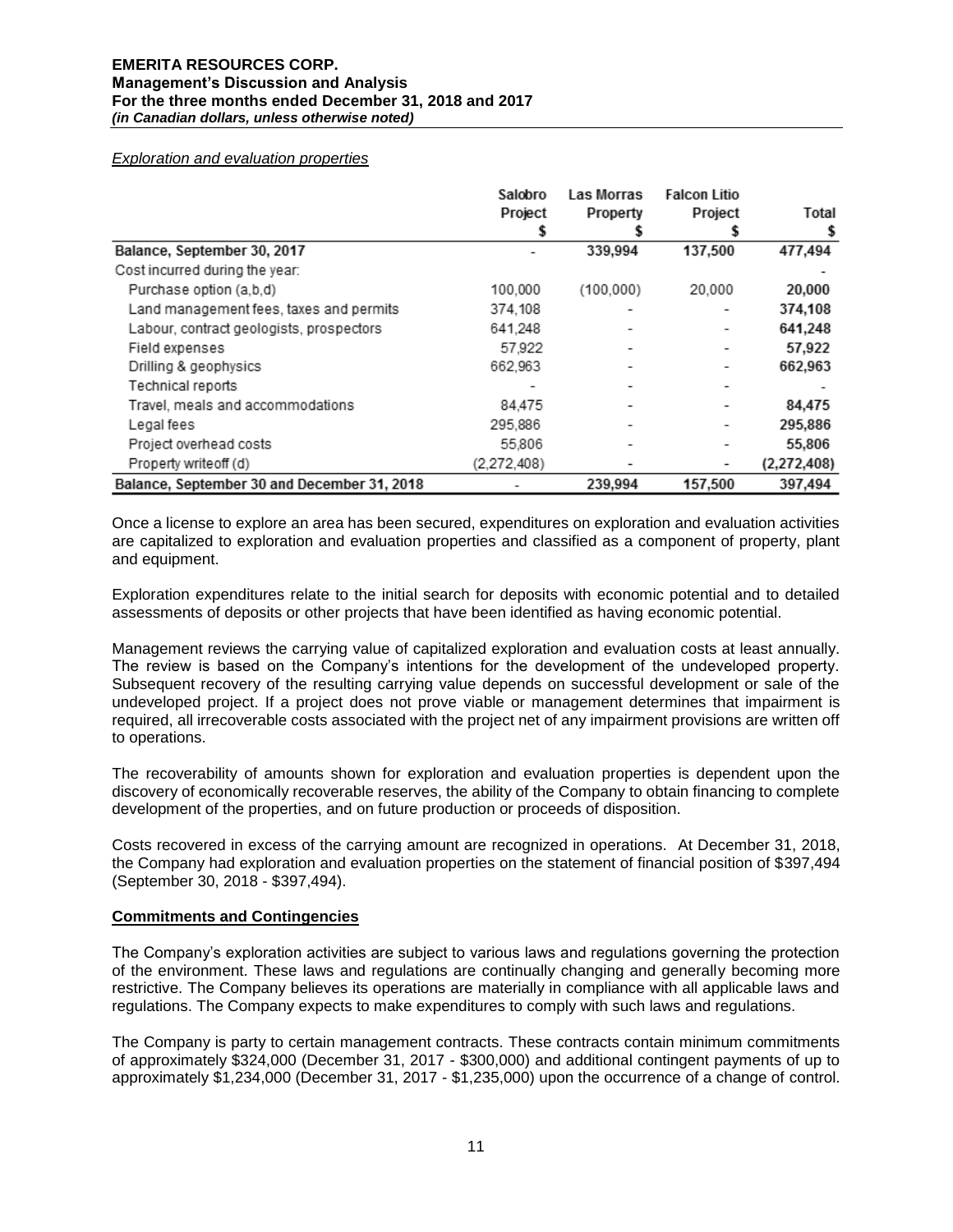As a triggering event has not taken place, the contingent payments have not been reflected in these consolidated financial statements.

The Company's joint venture agreement with the Aldesa Group requires the Company to invest an additional €1,250,000 in the development of the Plaza Norte project should the project advance to later phases. It is not currently known whether the Plaza Norte project will advance to a stage where this investment is required, therefore the expenditure has not been reflected in these consolidated financial statements.

The Company is subject to various claims, lawsuits and other complaints arising in the ordinary course of business. The Company records provisions for losses when claims become probable and the amounts are estimable. Although the outcome of such matters cannot be determined, it is the opinion of management that the final resolution of these matters will not have a material adverse effect on the Company's financial condition, operations or liquidity.

The Company has been named as a defendant in a claim made by a group of companies regarding the payment of outstanding amounts owing to the group of companies relating to certain advertising services. The plaintiff is seeking payment in the amount of  $\epsilon$  208,457 (approximately \$325,000). Although the ultimate outcome of this action cannot be ascertained at this time and the results of legal proceedings cannot be predicted with certainty, management believes this claim to be without merit.

## **Transactions with Related Parties**

The Company shares office space with other companies who may have common officers or directors. The costs associated with this space are administered by an unrelated company.

As at December 31, 2018, an amount of \$288,900, included in accounts payable, were owed to directors and officers of the Company (September 30, 2018 - \$920,873). The amounts outstanding on fees are unsecured, non-interest bearing, with no fixed terms of repayment. During the first fiscal quarter, certain directors and officers agreed to waive a portion (\$680,873) of their outstanding fees.

## *Compensation of key management personnel of the Company*

In accordance with IAS 24, key management personnel are those persons having authority and responsibility for planning, directing and controlling the activities of the Company directly or indirectly, including any directors (executive and non-executive) of the Company. During the three months ended December 31, 2018 and 2017, the remuneration of directors and other key management personnel are as follows:

|                 | Three months ended December 31. |        |      |         |  |  |
|-----------------|---------------------------------|--------|------|---------|--|--|
|                 |                                 | 2018   | 2017 |         |  |  |
| Management fees |                                 | 52.500 |      | 122.813 |  |  |

# **Risk Factors**

Mining exploration inherently contains a high degree of risk and uncertainty, which even a combination of careful evaluation, experience and knowledge may not eliminate. The following are certain factors relating to the business of the Company, which investors should carefully consider when making an investment decision concerning the Company's shares. These risks and uncertainties are not the only ones facing the Company. Additional risks and uncertainties not presently known that the Company currently deems immaterial, may also impair the operations of the Company. If any such risks occur, the financial condition, liquidity and results of operations of the Company could be materially adversely affected and the ability of the Company to implement its growth plans could be adversely affected. An investment in the Company is speculative. An investment in the Company will be subject to certain material risks and investors should not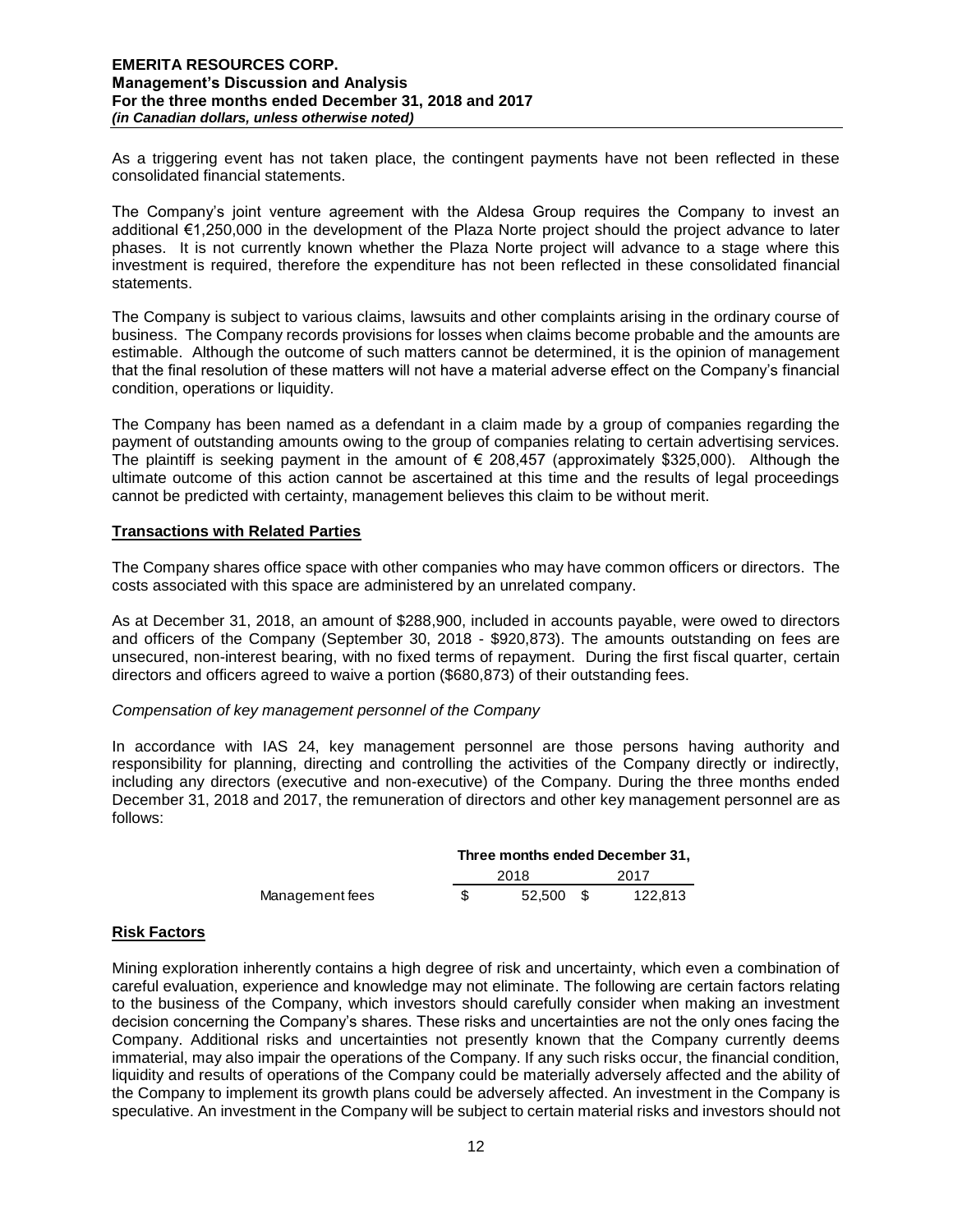invest in securities of the Company unless they can afford to lose their entire investment. The following is a description of certain risks and uncertainties that may affect the Company.

# *Substantial Capital Requirements and Liquidity*

Substantial additional funds for the establishment of the Company's current and planned operations will be required. No assurances can be given that the Company will be able to raise the additional funding that may be required for such activities, should such funding not be fully generated from operations. Mineral prices, environmental rehabilitation or restitution, current financial conditions, revenues, taxes, capital expenditures, operating expenses and geological results are all factors which will have an impact on the amount of additional capital that may be required. To meet such funding requirements, the Company may be required to undertake additional equity financing, which would be dilutive to shareholders. Debt financing, if available, may also involve restrictions on financing and operating activities. There is no assurance that additional financing will be available on terms acceptable to the Company or at all. If the Company is unable to obtain additional financing as needed, it may be required to reduce the scope of its operations and pursue only those projects that can be funded through cash flows generated from its existing operations, if any.

# *Financing Risks and Dilution to Shareholders*

The Company will have limited financial resources, no operations and no revenues. Even if the Company's exploration program on one or more of the properties is successful, additional funds will be required for the purposes of further exploration and development. There can be no assurance that the Company will be able to obtain adequate financing in the future or that such financing will be available on favourable terms or at all. It is likely such additional capital will be raised through the issuance of additional equity which would result in dilution to the Company's shareholders.

## *Limited Operating History*

The Company is a relatively new company with limited operating history. The Company only recently acquired its interest in its material properties and the Company has no history of business or mining operations, revenue generation or production history. The Company has yet to generate a profit from their activities. The Company will be subject to all the business risks and uncertainties associated with any new business enterprise, including the risk that it will not achieve its growth objective. The Company anticipates that it may take several years to achieve positive cash flow from operations.

## *No Mineral Resources or Mineral Reserves*

Resource exploration is a speculative business, characterized by a number of significant risks including, among other things, unprofitable efforts resulting not only from the failure to discover mineral deposits but also from finding mineral deposits that, though present, are insufficient in quantity and quality to return a profit from production. The marketability of minerals acquired or discovered by the Company may be affected by numerous factors which are beyond the control of the Company and which cannot be accurately predicted, such as market fluctuations, the proximity and capacity of milling facilities, mineral markets and processing equipment, and such other factors as government regulations, including regulations relating to royalties, allowable production, importing and exporting of minerals, and environmental protection, the combination of which factors may result in the Company not receiving an adequate return of investment capital.

The Company's properties are in the exploration stage only and, to date, no mineral resources or mineral reserves have been identified. Development of the Company's properties will follow only if favourable exploration results are obtained. The business of exploration for minerals and mining involves a high degree of risk. Few properties that are explored are ultimately developed into producing mines. There is no assurance that any mineral resources or mineral reserves will be identified or developed. The long-term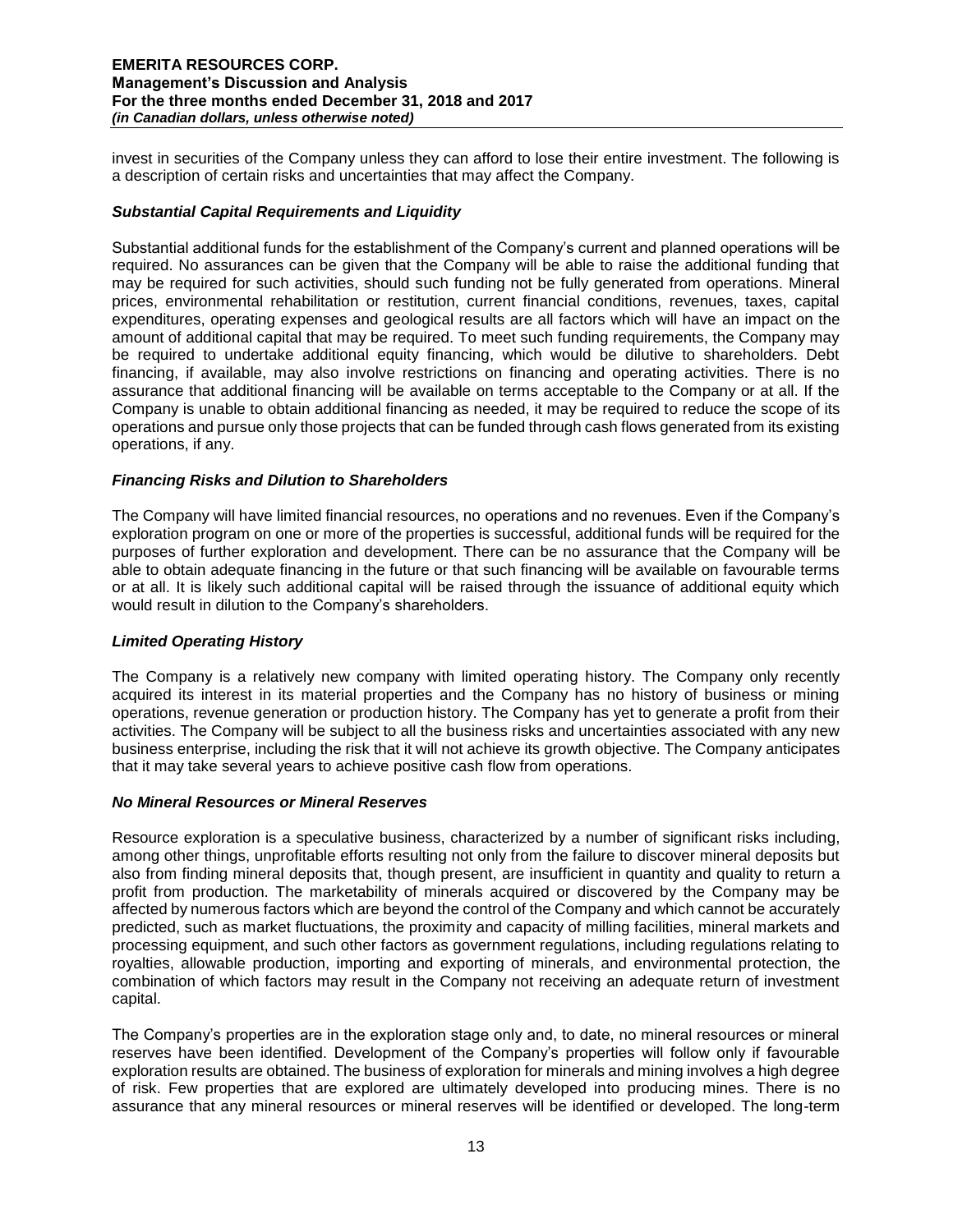profitability of the Company's operations will in part be directly related to the costs and success of its exploration programs, which may be affected by a number of factors.

Substantial expenditures are required to establish mineral resources and mineral reserves and to develop the mining and processing facilities and infrastructure at any site chosen for mining. Although substantial benefits may be derived from the discovery of a major mineralized deposit, no assurance can be given that minerals will be discovered in sufficient quantities to justify commercial operations or that funds required for development can be obtained on a timely basis.

## *Fluctuating Mineral Prices*

The economics of mineral exploration are affected by many factors beyond the Company's control, including commodity prices, the cost of operations, variations in the grade of minerals explored and fluctuations in the market price of minerals. Depending on the price of minerals, the Company may determine that it is impractical to continue a mineral exploration operation.

Mineral prices are prone to fluctuations and the marketability of minerals is affected by government regulation relating to price, royalties, allowable production and the importing and exporting of minerals, the effect of which cannot be accurately predicted. There is no assurance that a profitable market will exist for the sale of any minerals that may be found on the Properties.

#### *Regulatory, Permit and License Requirements*

The current or future operations of the Company require permits from various governmental authorities, and such operations are and will be governed by laws and regulations that may concern, among other things, exploration, development, production, taxes, labour standards, occupational health, waste disposal, toxic substances, land use, environmental protection, site safety and other matters. Companies engaged in the exploration and development of mineral properties generally experience increased costs and delays in development and other schedules because of the need to comply with applicable laws, regulations and permits. There can be no assurance that all permits which the Company may require for facilities and the conduct of exploration and development operations on its properties will be obtainable on reasonable terms, or that such laws and regulations will not have an adverse effect on any exploration or development project which the Company might undertake.

Failure to comply with applicable laws, regulations and permitting requirements may result in enforcement actions, including orders issued by regulatory or judicial authorities causing operations to cease or be curtailed and may include corrective measures requiring capital expenditures, installation of additional equipment or remedial actions. Parties engaged in exploration and development operations may be required to compensate those suffering loss or damage by reason of the exploration and development activities and may have civil or criminal fines or penalties imposed upon them for violation of applicable laws or regulations. Amendments to current laws, regulations and permits governing operations and activities of mineral companies, or more stringent implementation thereof, could have a material adverse impact on the Company and cause increases in capital expenditures or exploration and development costs, or require abandonment or delays in the development of new or existing properties.

With respect to the Aznalcóllar and Paymogo tender appeal processes, there can be no certainty with respect to further developments of the appeal or the results of any recourse initiated by the applicable governmental entities in Spain with respect to the tender processes. In addition, there can be no certainty with respect to the timing regarding any potential resolution of the tender review processes, the ability of the Company to be successful with its appeal or the potential for the Company to be awarded either project.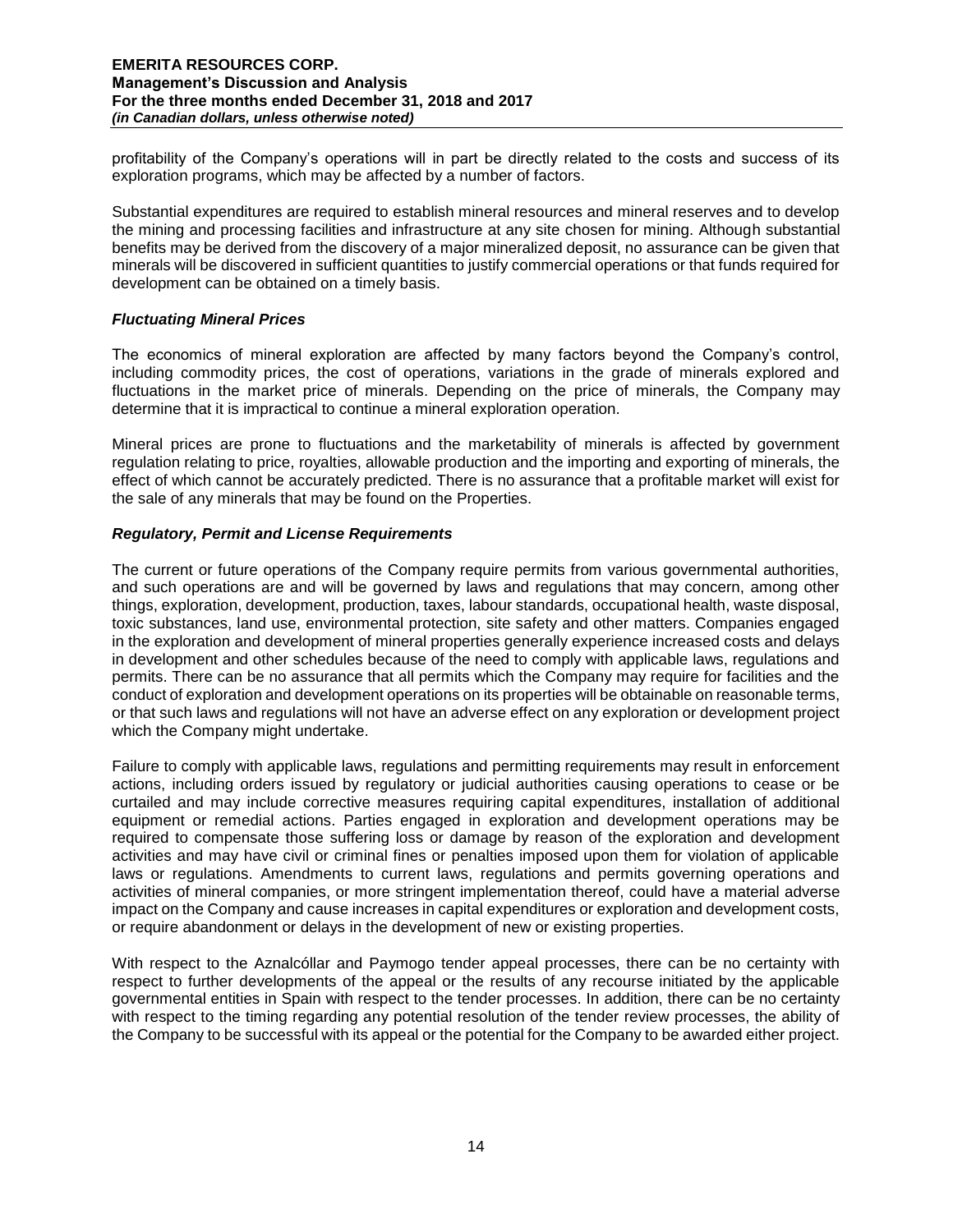## *Title to Properties*

Acquisition of title to mineral properties is a very detailed and time-consuming process. Title to, and the area of, mineral properties may be disputed. The Company cannot give an assurance that title to some or all the Company's interest in its properties will not be challenged or impugned. Mineral properties sometimes contain claims or transfer histories that examiners cannot verify. A successful claim that the Company does not have the interest it understands it has in its properties could cause the Company to lose any rights to explore, develop and mine any minerals on such properties without compensation for its prior expenditures relating thereto.

# *Competition*

The mineral exploration and development industry is highly competitive. The Company will have to compete with other companies, many of which have greater financial, technical and other resources than the Company, for, among other things, the acquisition of minerals claims, leases and other mineral interests, as well as for the recruitment and retention of qualified employees and other personnel. Failure to compete successfully against other companies could have a material adverse effect on the Company and its prospects.

# *Reliance on Management and Dependence on Key Personnel*

The success of the Company will be largely dependent upon the performance of its directors and officers and the ability to attract and retain key personnel. The loss of the services of these persons may have a material adverse effect on the Company's business and prospects. The Company will compete with numerous other companies for the recruitment and retention of qualified employees and contractors. There is no assurance that the Company can maintain the service of its directors and officers or other qualified personnel required to operate its business. Failure to do so could have a material adverse effect on the Company and its prospects.

## *Environmental Risks*

The Company's exploration and appraisal programs will, in general, be subject to approval by regulatory bodies. Additionally, all phases of the exploration, development and mining business present environmental risks and hazards and are subject to environmental regulation pursuant to a variety of international conventions and national and local laws and regulations. Environmental legislation provides for, among other things, restrictions and prohibitions on spills, releases or emissions of various substances produced in association with exploration, development and mining operations. The legislation also requires that wells and facility sites be operated, maintained, abandoned and reclaimed to the satisfaction of applicable regulatory authorities. Compliance with such legislation can require significant expenditures and a breach may result in the imposition of fines and penalties, some of which may be material. Environmental legislation is evolving in a manner expected to result in stricter standards and enforcement, larger fines and liability and potentially increased capital expenditures and operating costs.

## *Local Resident Concerns*

Apart from ordinary environmental issues, the exploration, development and mining of the Company's properties could be subject to resistance from local residents that could either prevent or delay exploration and development of the properties.

## *Conflicts of Interest*

Certain of the directors and officers of the Company will be engaged in, and will continue to engage in, other business activities on their own behalf and on behalf of other companies (including mineral resource companies) and, as a result of these and other activities, such directors and officers may become subject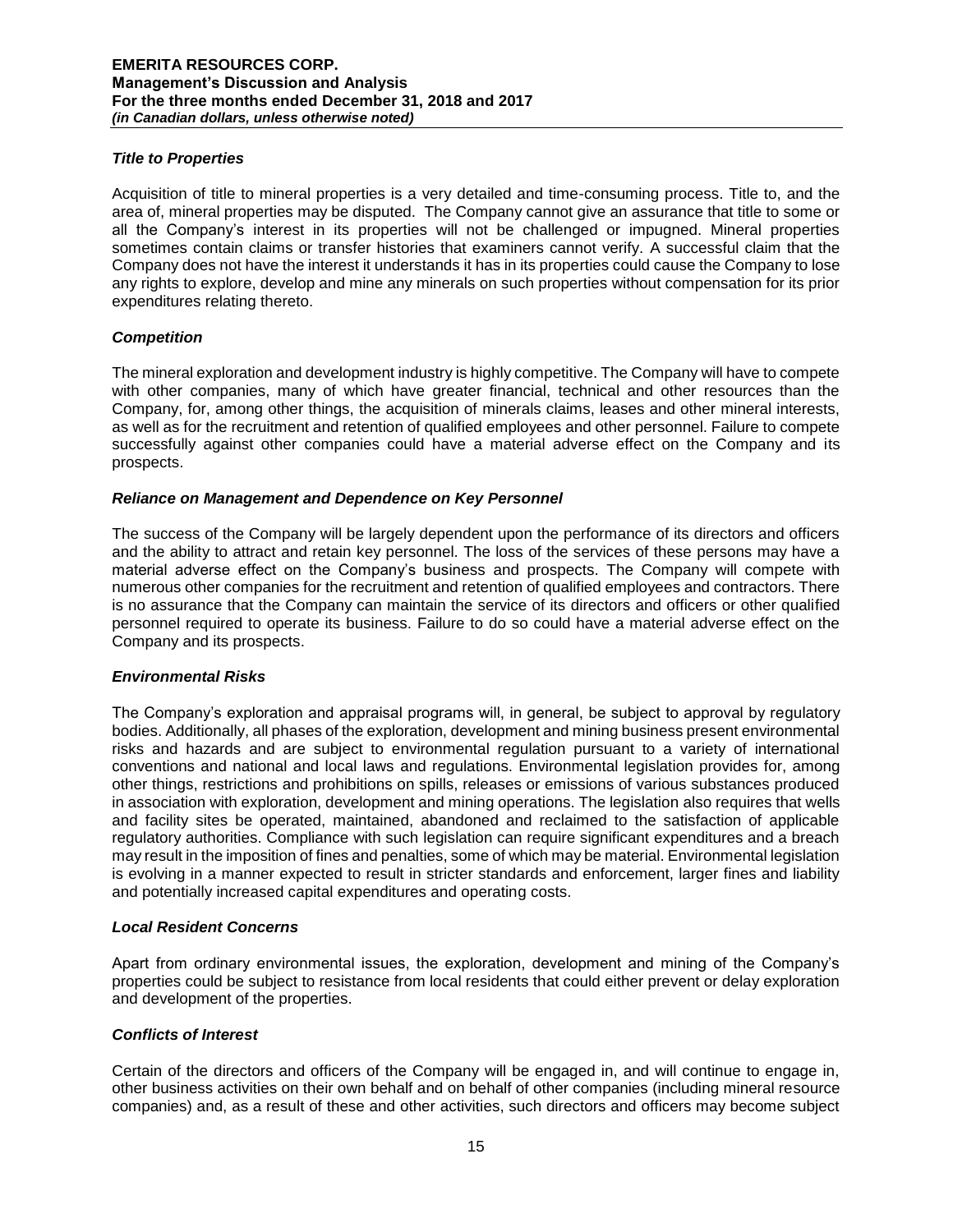to conflicts of interest. The *Business Corporations Act* (British Columbia) ("BCBCA") provides that in the event that a director has a material interest in a contract or proposed contract or agreement that is material to a Company, the director shall disclose his interest in such contract or agreement and shall refrain from voting on any matter in respect of such contract or agreement, subject to and in accordance with the BCBCA. To the extent that conflicts of interest arise, such conflicts will be resolved in accordance with the provisions of the BCBCA.

# *Foreign Operations*

The Company's properties are located in Spain and Brazil. As such, the Company's proposed activities with respect to its properties will be subject to governmental, political, economic and other uncertainties, including but not limited to expropriation of property without fair compensation, repatriation of earnings, nationalization, currency fluctuations and devaluations, exchange controls and increases in government fees, renegotiation or nullification of existing concessions and contracts, changes in taxation policies, economic sanctions and the other risks arising out of foreign governmental sovereignty over the areas in which the Company's operations will be conducted, as well as risks including loss due to civil strife, acts of war, insurrections and the actions of national labour unions. Future government actions concerning the economy, taxation, or the operation and regulation of nationally important facilities such as mines, could have a significant effect on the Company. No assurances can be given that the Company's plans and operations will not be adversely affected by future developments in Spain and/or Brazil. Any changes in regulations or shifts in political attitudes will be beyond the Company's control and may adversely affect the Company's business.

# *Uninsurable Risks*

Exploration, development and production operations on mineral properties involve numerous risks, including unexpected or unusual geological operating conditions, rock bursts, cave-ins, fires, floods, earthquakes and other environmental occurrences, any of which could result in damage to, or destruction of, equipment and mines, damage to life or property, environmental damage and possible legal liability. Although precautions to minimize risk will be taken, operations are subject to hazards that may result in environmental pollution and consequent liability that could have a material adverse impact on the business, operations and financial performance of the Company. It is not always possible to obtain insurance against all such risks and the Company may decide not to insure against certain risks as a result of high premiums or other reasons. Should such liabilities arise, they could have an adverse impact on the Company's results of operations and financial condition and could cause a decline in the value of the Company securities.

## *Litigation*

The Company and/or its directors or officers may be subject to a variety of civil or other legal proceedings, with or without merit.

## **Subsequent Events**

On February 19, 2019, the Company announced a brokered private placement financing of up to 20,000,000 post-consolidation common shares of the Company at a price per share of \$0.10 on a postconsolidation basis, for total gross proceeds of up to \$2,000,000.

The proceeds of the Offering are expected to be used to finance exploration activities at the Company's Plaza Norte Project in Spain, repayment of the Company's existing debt and for general corporate purposes. The offering is expected to close on or about March 15, 2019 and is subject to all required regulatory approvals. Further details are available in the Company's press release dated February 19, 2019.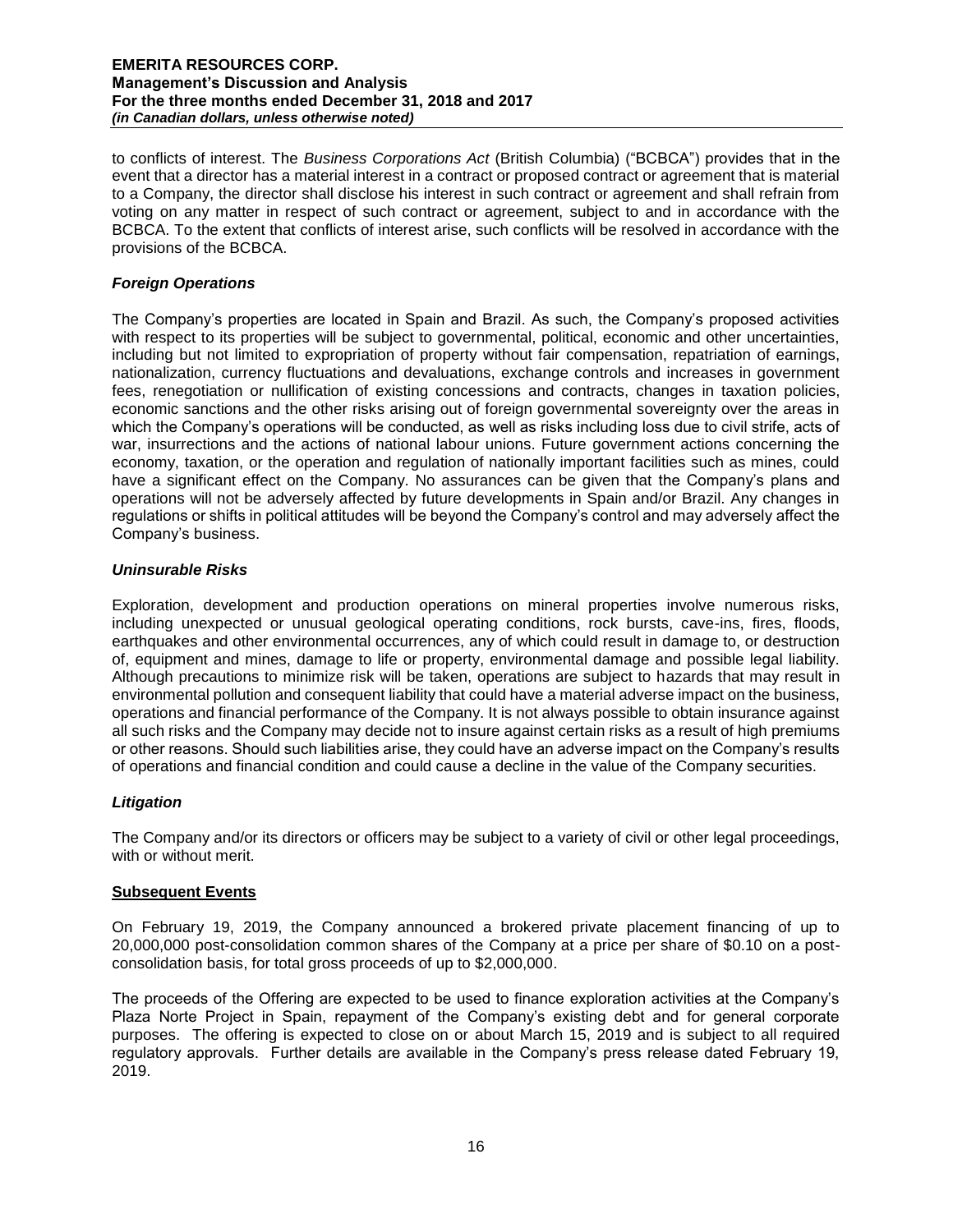# **Outstanding Share Data**

As at the date of this MD&A, the Company has:

- 1) 142,095,829 common shares outstanding;
- 2) 23,810,095 warrants outstanding, expiring December 20, 2019. If all of the warrants were exercised, 23,810,095 shares would be issued for gross proceeds of \$4,552,310.
- 3) 5,300,000 stock options outstanding with expiry dates ranging between August 29, 2021 and October 24, 2021. If all of the options are exercised, 5,300,000 shares would be issued for gross proceeds of \$530,000.